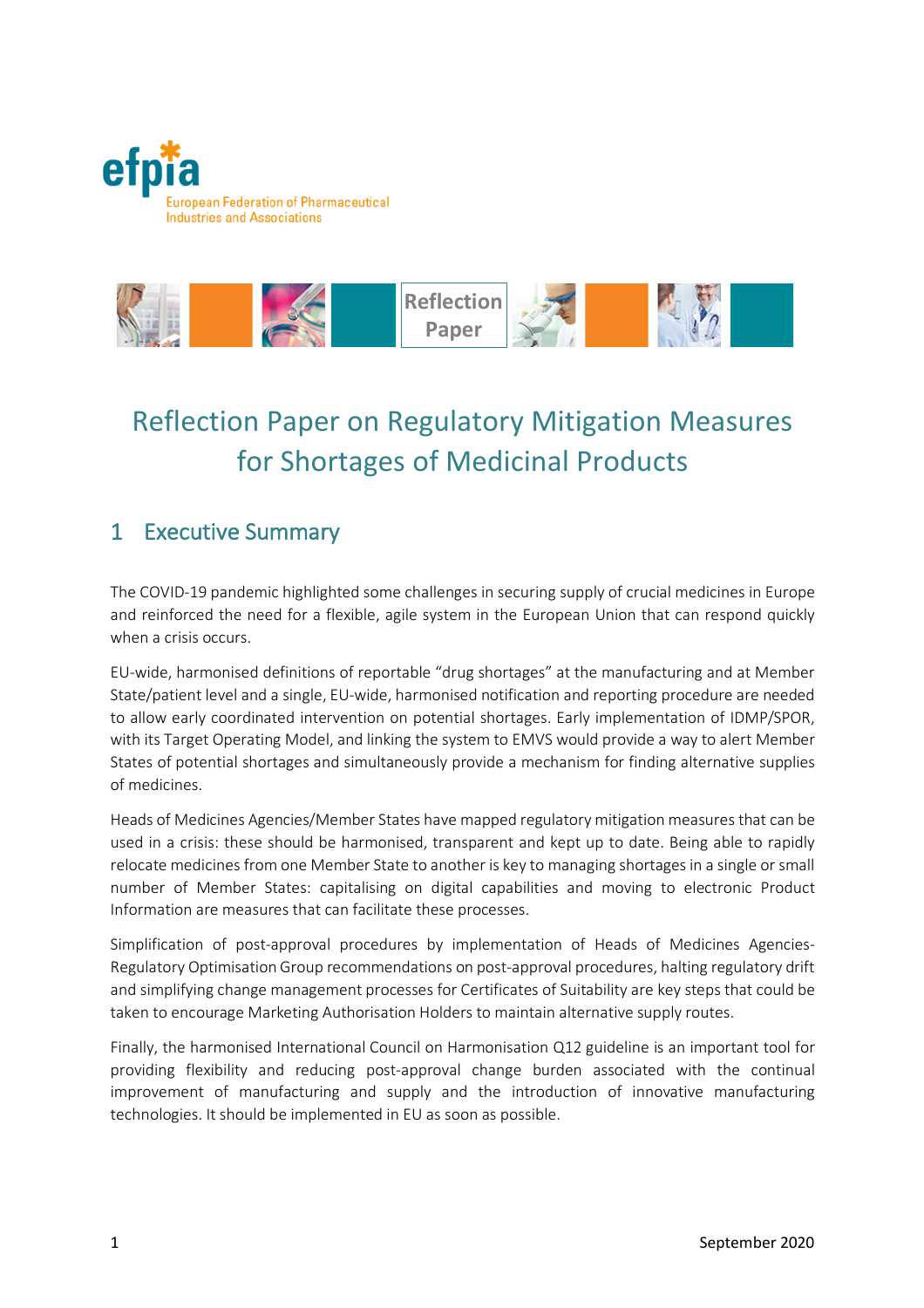# 2 Table of Contents

| $\mathbf{1}$ |  |                                                                                            |                                                                                        |  |
|--------------|--|--------------------------------------------------------------------------------------------|----------------------------------------------------------------------------------------|--|
| 3            |  |                                                                                            |                                                                                        |  |
| 4            |  |                                                                                            |                                                                                        |  |
|              |  |                                                                                            |                                                                                        |  |
|              |  | 4.1.1                                                                                      |                                                                                        |  |
|              |  | 4.1.2                                                                                      |                                                                                        |  |
|              |  | 4.1.3                                                                                      |                                                                                        |  |
| 5            |  |                                                                                            |                                                                                        |  |
|              |  |                                                                                            |                                                                                        |  |
|              |  |                                                                                            |                                                                                        |  |
|              |  | 5.2.1                                                                                      | Exemption from use of official language(s) to allow greater flexibility in movement of |  |
|              |  | 5.2.2                                                                                      |                                                                                        |  |
|              |  |                                                                                            |                                                                                        |  |
|              |  | 5.3.1                                                                                      | Greater inclusion of API supply chain information in MA (so-called "Regulatory Drift") |  |
|              |  | 5.3.2                                                                                      | Alternative processing of CEP updates could result in very significant post-           |  |
|              |  | 5.4 Opportunity to implement the harmonised procedure on life cycle management of ICH Q128 |                                                                                        |  |
| 6            |  |                                                                                            |                                                                                        |  |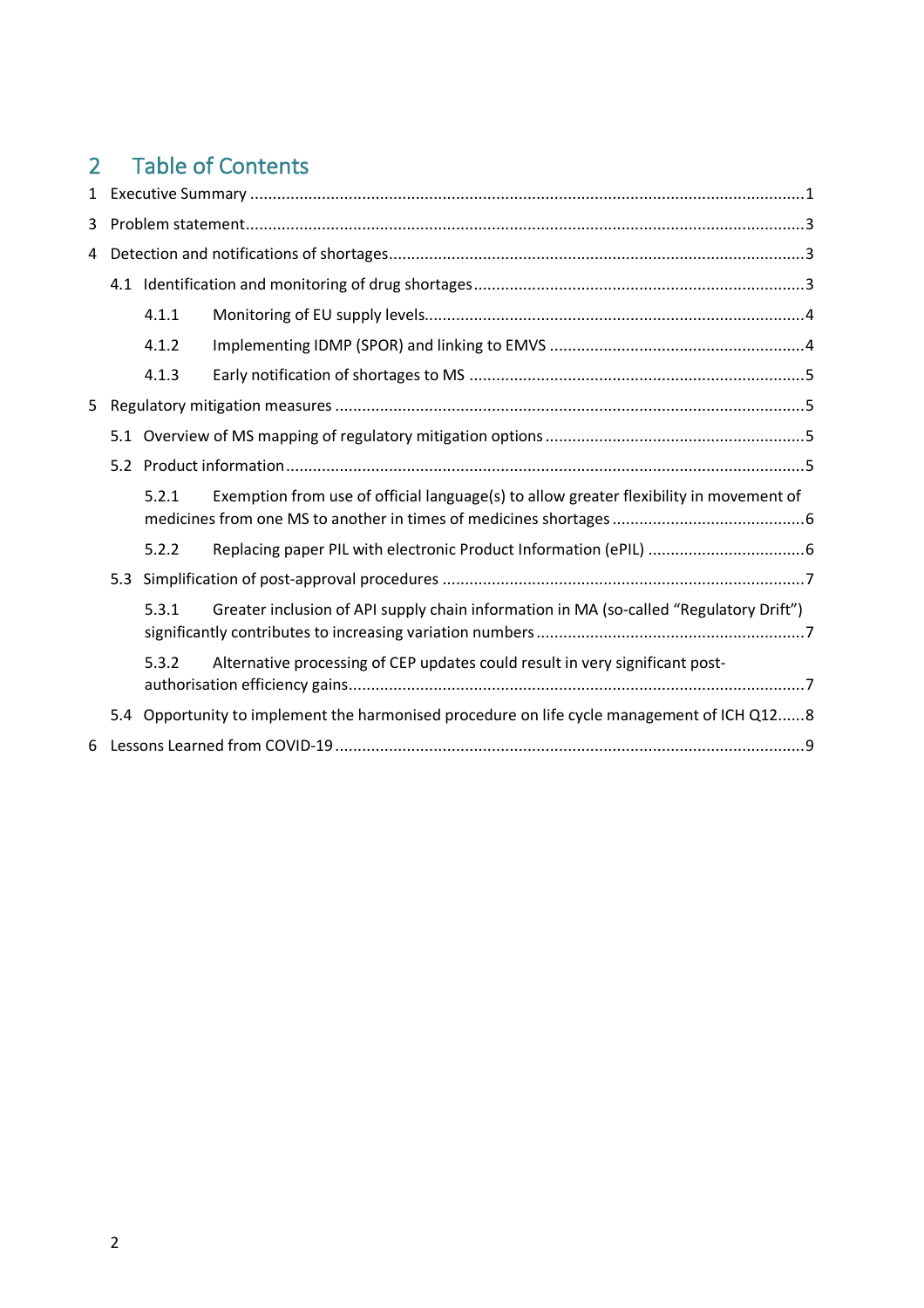## 3 Problem statement

The Marketing Authorisation Holder (MAH) is required to market the product in compliance with the terms of the Marketing Authorisation (MA). During the life-cycle of a medicinal product, life-cycle management processes involve the constant review and updating of the MA and the physical presentation of the product via submission of variations and other documentation to update the quality, safety and labelling sections of the dossier. These processes are mandated and specified by European Union (EU) legislation as set out in the Variations Legislation (Commission Regulation (EC) No 1234/2008) and associated classification guidance (C-2013-2804-EN).

As outlined in the *Guidance on detection and notification of shortages of medicinal products for*  Marketing Authorisation Holders (MAHs) in the Union (EEA)<sup>1</sup>, early notification to competent authorities of a potential shortage in supply is a key aspect in the prevention/mitigation of shortages by allowing MAH sufficient time to organize contingency arrangements where necessary. Further possible mitigation measures (or best practices) have been shared by each individual Member State (MS)<sup>2</sup>. The proposed measures differ by country and range from allowing use of foreign packaging and languages, without the need to update the dossier, to the importation of non-authorised products.

There are increasing concerns regarding shortages, both in the EU and globally, and facilitating postapproval changes globally is one preventive approach to help mitigate shortages<sup>3</sup>. If shortages are to be reduced in the future, there is a need to have a harmonized and coordinated response by European Medicines Agency (EMA)/MS. The aim would be to allow for regulatory flexibilities and fast-track procedures that facilitate restoration and/or avoid interruptions of supply of medicines. The key principle underlying these activities remains enabling the continued supply of high-quality medicines to patients and protection of public health.

The COVID-19 pandemic has highlighted some of the challenges in securing supply of crucial medicines and reinforces the need for a more flexible, agile system in Europe that can respond to the needs of its people quickly, in a coordinated way. Regulators and MAH have worked hard to ensure that patient needs have been met, implementing emergency measures as needed. Introducing the changes outlined below would better prepare the network in Europe for future challenges, by improving the robustness of supply chains and providing all stakeholders with better oversight of medicines supply in the region.

This paper highlights some of the changes that could be made to the system to reduce shortages in the longer-term, with a view to securing the uninterrupted supply of medicines within the EU in the future, and reviews some of the measures that could be introduced to mitigate the worst effects of those shortages when they occur. This paper does not cover deliberate cessation of supply of a medicinal product once marketed or decision not to launch an authorised medicinal product in an EU MS for whatever reason.

# 4 Detection and notifications of shortages

### 4.1 Identification and monitoring of drug shortages

MAH take the responsibility of supplying MS with marketed products seriously and have planning and logistical systems as well as procedures in place to ensure that they supply the correct quantities of

 <sup>1</sup> https://www.ema.europa.eu/en/documents/regulatory-procedural-guideline/guidance-detection-notification-shortages-medicinalproducts-marketing-authorisation-holders-mahs\_en.pdf

<sup>2</sup> https://www.hma.eu/598.html

<sup>3</sup> https://www.efpia.eu/media/413670/efpia-ve-ebe-reflection-paper-on-a-revision-of-the-eu-variations-regulatory-framework.pdf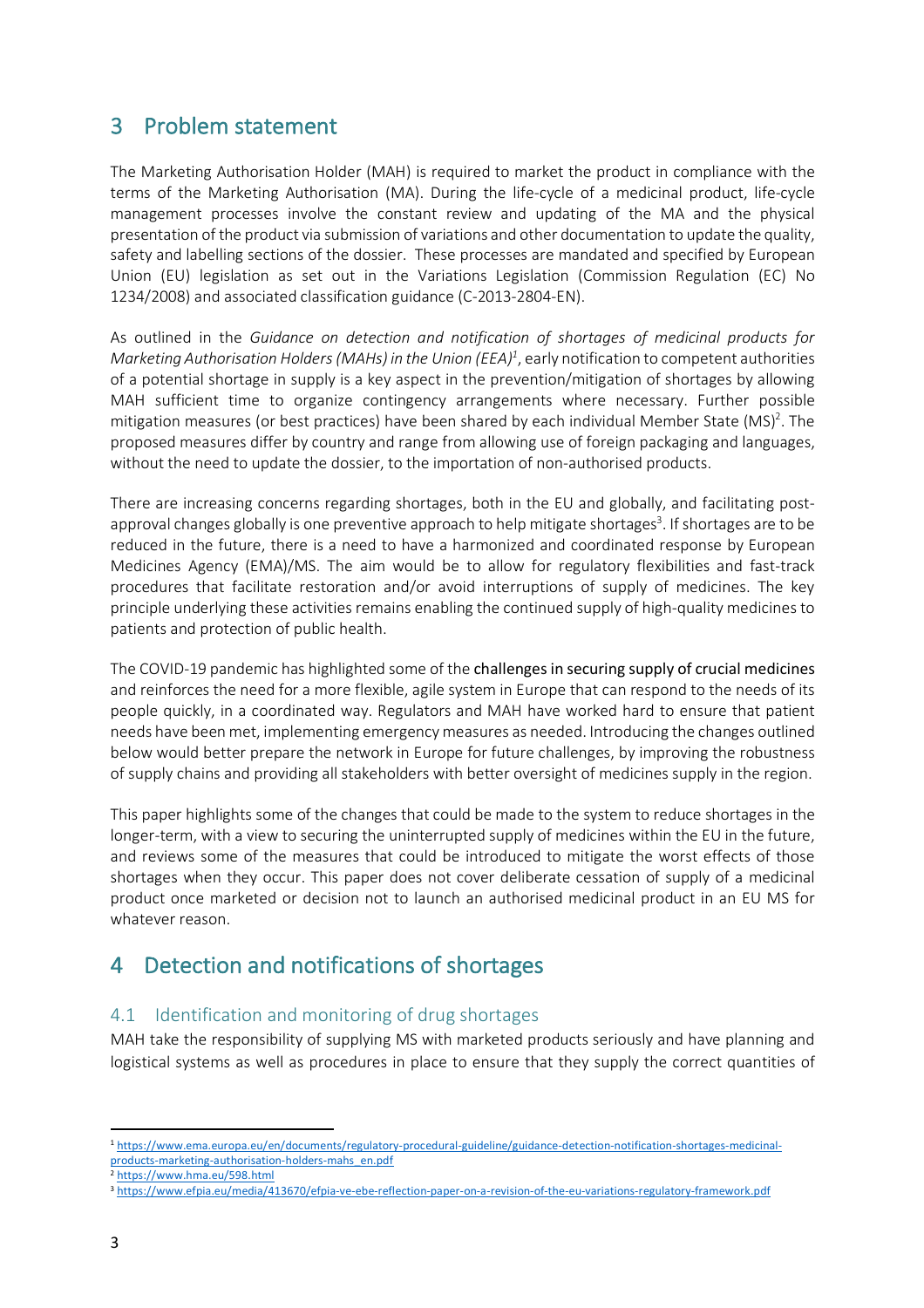medicines to each market according to patient need. They monitor their stock levels constantly and are required to notify competent authorities of a temporary or more extensive shortage of supply.

Usually, the MAH will compensate for peaks in normal demand variations from a MS through demand and supply planning, however, when a difficulty arises unexpectedly, there are some changes to the existing system that could be considered to assist in mitigating the effects of supply issues asthey occur.

#### 4.1.1 Monitoring of EU supply levels

There is a need for a pan-EU agreement on the definition of a shortage based on patient need (rather than national demand) and a single, harmonized system for monitoring stock levels a) at the manufacturing level (availability) and b) at the MS/patient level (shortage) across the EU to predict future shortages and to notify other suppliers of the potential need for action so mitigation activity can begin earlier to avoid an out of stock situation occurring at the patient level.

The representative of the MAH in a MS may become aware of a short lived, unusually high increase in demand in one market that could result in a temporary out of stock situation at the wholesale level, that can be mitigated by diverting stock originally intended for another market, such that there is never a shortage at the patient level; whereas a Good Manufacturing Practice (GMP) issue that shuts down a manufacturing plant may result in patient level shortage of stock for some months later on. MAH need clarity on what types of shortage really need to be reported, to whom, and by when, using a single harmonized pan-EU system with a common portal.

EU-wide, harmonised definitions of reportable "drug shortages" at the manufacturing and at MS/patient level and a single, EU-wide, harmonised notification and reporting procedure are needed to allow early coordinated intervention on potential shortages.

#### 4.1.2 Implementing IDMP (SPOR) and linking to EMVS

In Europe, the use of IDMP standards is a regulatory requirement as they are mandated by the EU legislation (Commission Implementing Regulation (EU) No 520/2012 [articles 25 and 26]). EMA will implement IDMP through a set of projects known as the SPOR data management services. These services will establish central management of data in each of the four main areas: Substances, Products, Organisations and Referentials

With the implementation of SPOR, unique identifiers are provided for active substances, pharmaceutical dose forms, units of presentation, routes of administration and packaging. These identifiers could be linked to other databases in Europe (e.g. the interoperable network of national repositories being set up in the context of the Falsified Medicines Directive<sup>4</sup>) in order to identify issues and bottlenecks in supply across countries, regions and products.

Once implemented, the detailed product data available in SPOR would be available to all stakeholders in the Healthcare Systems of each MS and would function as an aid to finding alternative medicines that are identical to the product at risk of shortage. In addition, the detailed information of the registration status in each country, would allow regulators, customs officials or Healthcare Professionals (HCP) to better assess the risk of replacing one medicine with another when moving product between MS.

 <sup>4</sup> https://eur-lex.europa.eu/legal-content/EN/TXT/PDF/?uri=CELEX:32011L0062&from=EN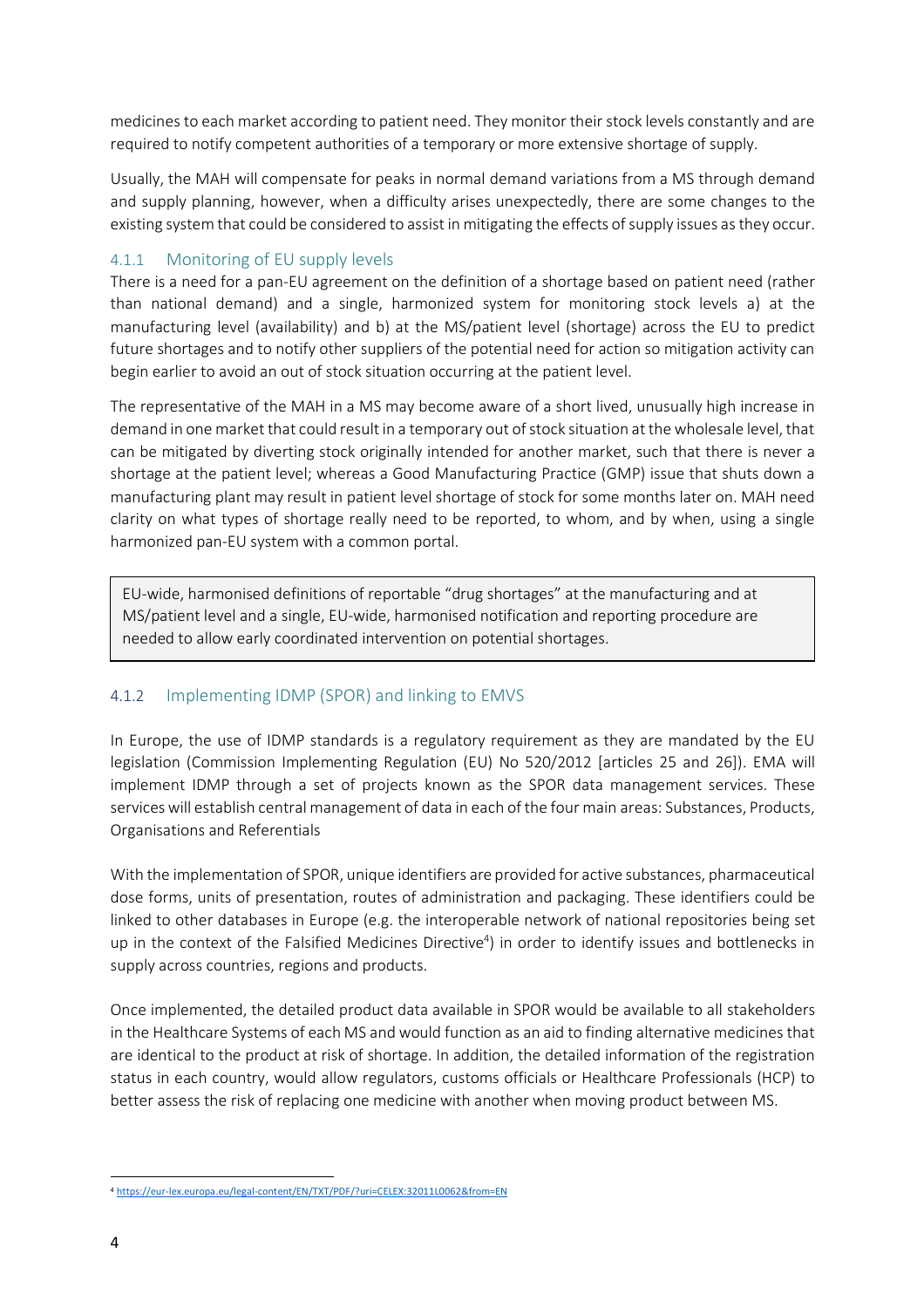Implementing IDMP and linking to EMVS would provide stakeholders with detailed information on supply issues and bottlenecks and would give them options for finding alternative medicines.

#### 4.1.3 Early notification of shortages to MS

The SPOR plan calls for the proactive communication of supply risks to EMA by MAH via the IDMP submission. This feature has been postponed to after implementation of the first iteration of the system, but if implemented earlier this mechanism could be used to alert MS on potential shortage situations.

Implementing SPOR after first iteration of the system could be used as the mechanism to alert MS to potential shortages.

5 Regulatory mitigation measures<br>Applying effective mitigation measures should reduce timelines for addressing potential shortages, through minimizing regulatory administrative burden and facilitating flexible supply chains without compromising quality of medicinal products and public health. This section will provide a reflection of established national regulatory mitigation measures and proposes a harmonized approach across MS for the future.

#### 5.1 Overview of MS mapping of regulatory mitigation options

Currently, the Heads of Medicines Agencies (HMA) have published on their website<sup>5</sup> a mapping across all MS of different solutions or best practices to manage shortages. As stated above, in most cases shortages can be addressed at a national level, depending on the type of medicines and the type of shortages. However, further discussion is needed with MS on how to develop a common framework of regulatory solutions to drug shortages (taking into account the national legislative framework).

HMA (and MS) should agree on a harmonized approach towards flexibilities and increase transparency by regularly updating HMA's mapping of existing regulatory mitigation measures.

### 5.2 Product information

Current legislation provides flexibility in situations of severe problems with the availability of medicinal products (Directive 2001/83/EC, Article 63 (3)<sup>6</sup>). In these situations, MS may i) grant exemptions to certain particulars that should appear on the labelling and in the Patient Information Leaflets (PIL) and/or ii) grant a full or partial language(s) exemption.

These foreseen flexibilities are aimed at allowing the supply chain to rapidly re-allocate finished medicinal products already released on one market to another, by eliminating the resource intensive step of re-packaging, which in some cases could take a matter of weeks to complete.

Other steps could be taken to optimize the utilization of medicines within EU, as described below.

 <sup>5</sup> https://www.hma.eu/598.html

<sup>6</sup> https://eur-lex.europa.eu/legal-content/EN/TXT/PDF/?uri=CELEX:32001L0083&from=en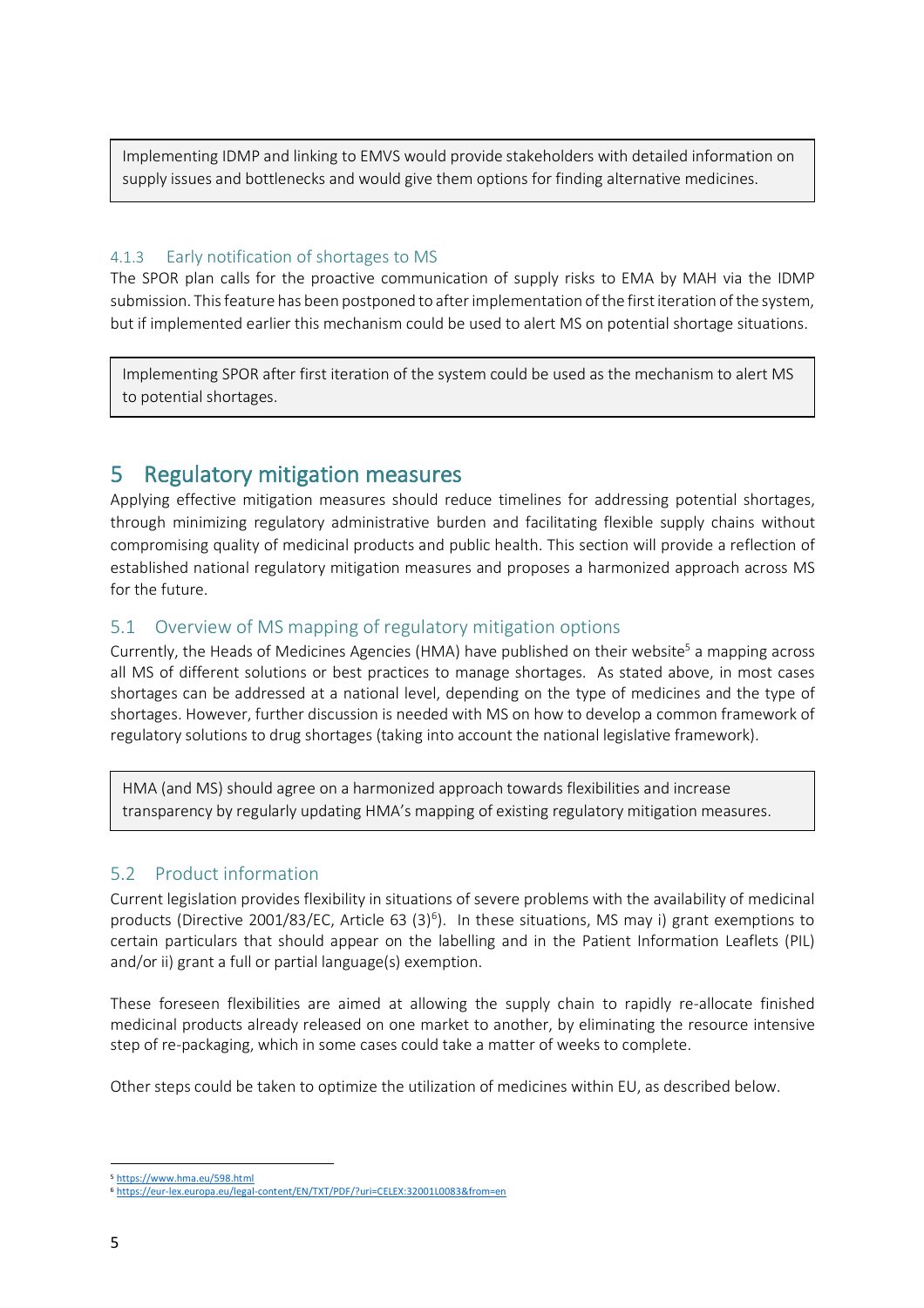#### 5.2.1 Exemption from use of official language(s) to allow greater flexibility in movement of medicines from one MS to another in times of medicines shortages

Supplies of medicines intended for the market can be delayed or destroyed if required changes to the packaging materials (labelling of immediate or outer container or change to the PIL) must be introduced before stocks of the previous versions of the marketed product are exhausted naturally. Usually, the medicine itself in its immediate packaging is not affected by the proposed changes; often the outcome is a need for redressing of existing stock to incorporate new labelling.

When drug shortages occur, they are not usually EU-wide, but limited to one or more MS. The current use of national labelling on cartons restricts the ability of MAH and MS to respond to such issues by moving supplies of medicines between MS to relieve local shortages in a timely manner: it necessitates national action from MS to wave the requirements of the legislation to alleviate potential shortages.

One way to eliminate these limitations on handling local shortages would be to allow for labelling of the carton to one common EU language and access to an on-line, electronic version of the full package labelling and/or patient information via a code on the pack. During the dispensing process, the pharmacist provides details of the dose regimen that needs to be followed in the national language thereby ensuring that the medicine is taken correctly: the rest of the information could then be accessed electronically. For a minority of patients that cannot access on-line labelling, the Pharmacist would be able to print off the needed material in the local language.

Exemption from use of official language(s) with link to electronic labelling in local language would allow rapid redistribution of medicines between MS when local drug shortages occur.

#### 5.2.2 Replacing paper PIL with electronic Product Information (ePIL)

The PIL is intended to provide patients with the information necessary for them to safely use a medicine that they have purchased, or which has been prescribed for them. A significant group of medicines (from contrast media to anaesthetics or vaccines) are administered by HCP directly, in circumstances where the patient does not in fact handle the medicine at all.

The inclusion of a PIL in the packs of medicines intended for such use is a waste of resources and this requirement should be eliminated from the requirements in the legislation. For other medicines, replacement of the paper PIL with a code that links to an ePIL would immediately obviate the need to redress medicines to take account of changes to the PIL. In addition, substitution of the physical PIL with an ePIL has the benefit of ensuring that the PIL in use by the patient is the most up to date version. Similarly, manufacturing processes mean that changes to PIL often take several months to be integrated into the physical pack, whereas online compendia are more routinely updated.

Finally, the use of an ePIL would provide additional options to improve patient understanding of their medicines and how they should be used. For example, ePIL could be provided in multiple languages in addition to those mandated per MS, to increase access to accurate information on a medicine. In addition, medicines that are complicated to use could have videos included in the ePIL which demonstrate their correct use (e.g. correct use of an inhaler).

EMA, MS and MAH share common aspirations and understanding of a need for electronic and structured labelling and MAH would hope that a fully operational ePI could be introduced that would rely on structured content, which is integrated with SPOR datasets resulting in the use of similar information and messaging standards (e.g. HL7 FHIR) by all stakeholders.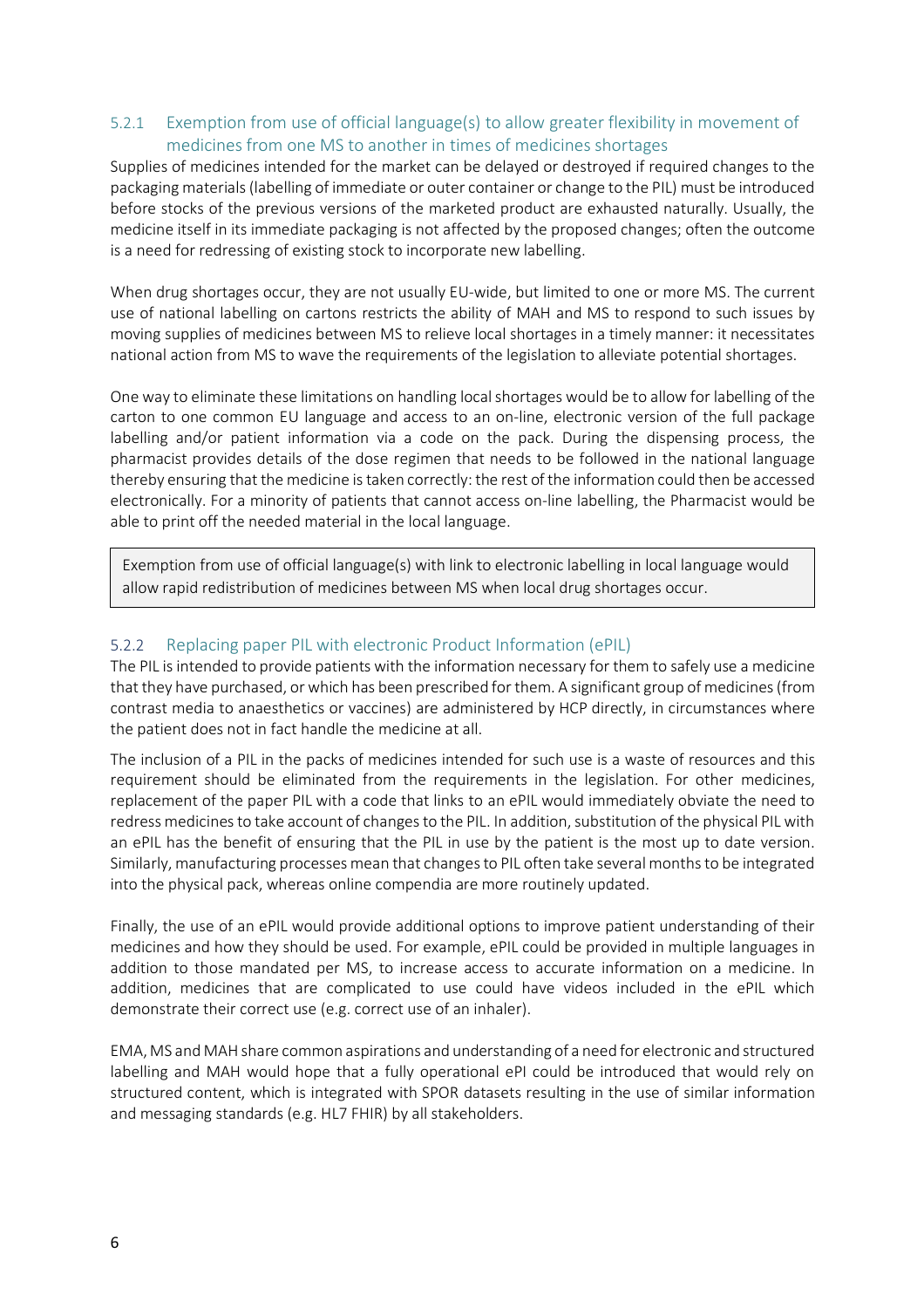Obviating the need for a PIL for medicines administered by an HCP and moving to an ePIL would eliminate shortages and wastage caused by the need to redress packaging and would ensure patients always have up-to-date information.

#### 5.3 Simplification of post-approval procedures

The administrative burden associated with life-cycle management of the quality of the medicines has increased significantly since the introduction of the Variations Regulation in 2008. Procedural simplification is needed allowing the management of more changes under the MAH internal Quality Management System under GMP without the need for regulatory submission. In addition to reducing the administrative burden in terms of numbers of variations required to be submitted per MA per year, other procedural simplifications could also be introduced, these could include:

- Managing more reporting of minor changes (Type IA changes) via databases (i.e. through use of SPOR) as proposed by Regulatory Optimisation Group (ROG), instead of the variation route.
- Moving towards structured data submission with the support of the Target Operating Model (TOM) for the future handling of supply chain information and its changes via digital tools.
- **•** Adopting a fast track procedure to add/change Active Pharmaceutical Ingredient (API) suppliers.
- Increasing flexibility to reduce change management lag time for the supply chain.

HMA-ROG recommendations to simplify harmonized post-approval procedures, enabling adoption of digital alternatives to burdensome submissions though use of SPOR and TOM, need to be adopted.

#### 5.3.1 Greater inclusion of API supply chain information in MA (so-called "Regulatory Drift") significantly contributes to increasing variation numbers

Greater inclusion of API supply chain information in the MA has resulted in many of the changes previously handled by the Qualified Person (QP) /MAH within the Quality Management System under GMP requirements to be translated into an increased need for variations – a process called "Regulatory Drift".

This trend towards increasing regulatory oversight has not been associated with a decrease in quality issues or shortages but is a major contributor to regulatory burden. It is also contrary to the spirit and direction of travel of the ICH which is working on global harmonisation of guidelines.

Regulatory Drift is a major contributor to procedural burden and should be stopped.

#### 5.3.2 Alternative processing of CEP updates could result in very significant postauthorisation efficiency gains

A simple change to the Certificate of Suitability (CEP) update to an API used in multiple MA can result in a very significant administrative impact and represents one of the major areas of potential reduction in administrative burden for the MS and MAH.

The process for approval of changes to the CEP issued by the EDQM impacting multiple MAH could be modified to offer the possibility of a leaner, less administrative approach to maintenance, incentivising MAH to maintain an alternative EU source of API, taking into account the additional controls of outsourced activities, which have been implemented and enforced recently.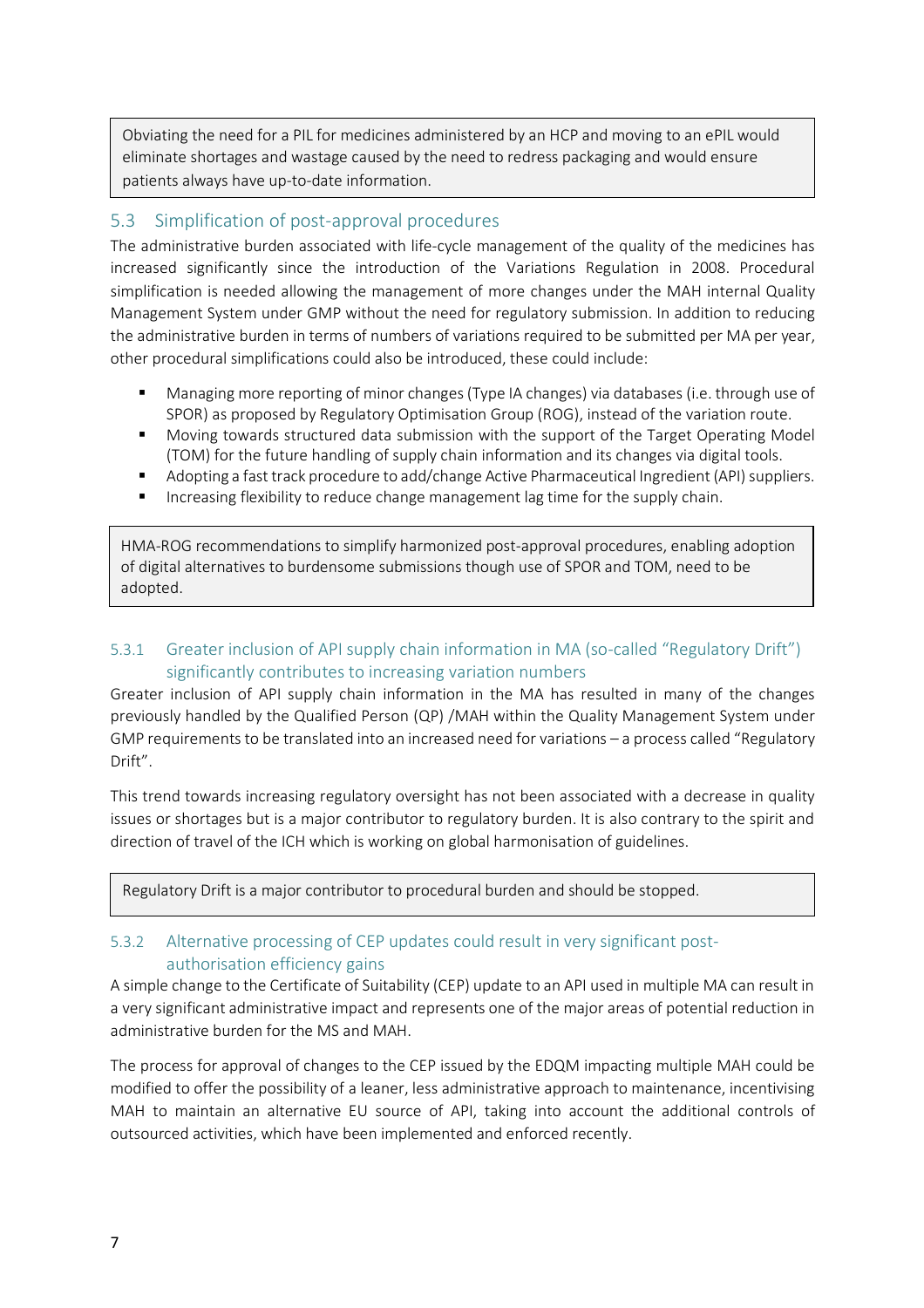Post-approval procedures (e.g. for API) and processing (e.g. CEP) increase burden but do not result in a proportionate benefit to patients but can contribute to decisions on product viability.

### 5.4 Opportunity to implement the harmonised procedure on life cycle management of ICH Q12

One of the recent guidelines (ICH Q12<sup>7</sup>) which is intended to provide flexibility and reduce post-approval change burden associated with continual improvement of manufacturing and supply, and the introduction of innovative manufacturing technologies, requires revision of the EU Variations framework to be fully adopted in the EU.

The post-approval 'operational flexibility' envisioned from implementing ICH Q8 to Q11 has not been achieved and the Q12 Product Lifecycle Management guideline provides opportunities for a more science and risk-based approach for assessing changes across the lifecycle while all steps are under control and documented.Q12 aims to clearly distinguish between major to moderate changes that need to be notified to competent authorities and minor changes to the product that can be managed solely within the Pharmaceutical Quality System. Q12 also aims to accelerate the implementation of Chemistry, Manufacturing and Control (CMC) changes through Post-Approval Change Management Protocols (PACMPs), a tool that already exists within the EU system. Faster implementation of CMC changes and harmonization of the basic principles upon which the different regional variations systems are based should help to reduce potential disruptions in global supply chains, to the benefit of patients in EU and worldwide.

As noted above, the EU Variations framework already includes PACMPs. Although incorporating the 'Established Conditions' (EC) concept from Q12 into the EU framework requires legal changes, the EU system already relies on a risk-based categorization of post-approval CMC changes, which is necessary to gain the benefit of EC and PACMP Q12 tools. Implementation of the principles and tools described in the ICH Q12 guideline would promote continual improvement, the introduction of innovative manufacturing technologies, and proactive planning of supply chain adjustments. This would strengthen quality assurance and reliability of the supply chain. In addition, as the EU is seen as a reference authority internationally, implementing the principles described in ICH Q12 would give a clear signal and pave the way for further harmonization of regulatory requirements across countries worldwide, encouraging use of a science- and a risk-based approach to reduce lead times for life-cycle changes.

ICH12 is an important tool that will provide flexibility and reduce post-approval change burden associated with continual improvement of manufacturing and supply, and the introduction of innovative manufacturing technologies. It should be implemented as soon as possible.

 <sup>7</sup> https://www.ema.europa.eu/en/documents/scientific-guideline/ich-guideline-q12-technical-regulatory-considerations-pharmaceutical-product-lifecyclemanagement\_en.pdf